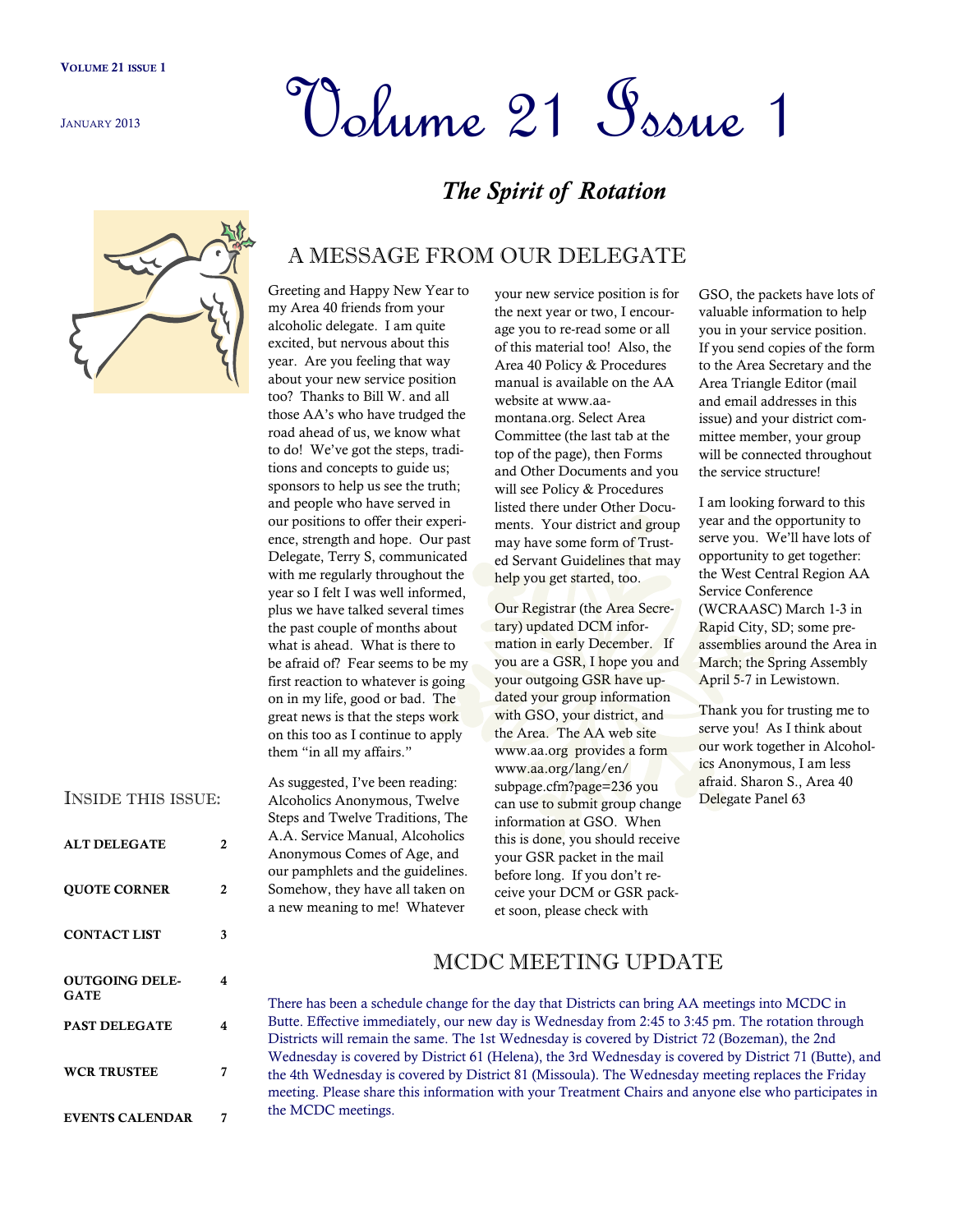#### SPIRIT OF ROTATION

Aaand, we're off! The 2013-2014 service rotation is now officially underway, and trusted servants from around Area 40 are all stepping into their new service positions, and are all, no doubt, uttering the same bewildered phrase, "I'm really not sure what I'm doing here."

If you've been involved in service work for any appreciable amount of time, you know that this is exactly what should be happening. It's just part of the process. After a few years of being part of this process, I have come to understand that when we are learning our new positions and trying our best to get it right, we are actually bringing our best energy to our work. Once we have the idea that we know what we are doing, and we try to "make it ours," the spiritual nature of our contribution somehow changes. Sure, after a couple years in a position we know all the players and all the dos and don'ts much better than when we first started, but there is also a different energy that we bring to our work; as if we somehow move from servant to master.

In corporations around the world, the more time a person spends in any given position, the more valuable they become to that corporation by being able to guide it with their experience and expertise. In contrast, I believe that, in AA, it is through each new rotation of our trusted servants where we lose our "experts," and have the opportunity to hear more directly from our collective group conscience through the new rotation. This is where our Fellowship must, and will always, find its best guidance and "Good Orderly Direction." I'm convinced that the fresh energy found at the start of each rotation is what keeps the AA service structure such a vital, effective and, most importantly, spiritual environment. This Area 40 service rotation, in particular, is filled with many new faces, which will bring a great energy to our work. We are also in-



troducing a new Assembly format which will no doubt do the same. I am so excited to see what good work comes from this new group of trusted servants.

On a personal level, I am grateful for each and every opportunity that I have been allowed to be a contributing member of such a lifechanging, life-saving Fellowship. When I started in service, I was so impressed with the many people in front of me who were working diligently to ensure that the message of Alcoholics Anonymous was being carried to the still suffering alcoholic. I have so much respect for those people, not only for the work that they did, but also for stepping aside, when that time came, to allow me to step up and do my part, to make my contribution.

It is in that spirit that I step into each new position I am given, not knowing for sure exactly what I'm supposed to be doing, but trusting that together, we are doing a great thing for those who come behind us. I also have great faith that they, the ones who come behind us, will do their best to continue to carry the message, when that time comes, which will help me to gladly step aside, and allow them their opportunity to serve.

Thank you, Area 40, for this brief opportunity to be a contributing member of our Fellowship. I look forward to serving you for the next two years, and together doing our best to help the still suffering alcoholic.

Gerry R., Area 40 Chair/Alternate Delegate

### QUOTE CORNER

*1. "Service work teaches me responsibility, reliability and integrity."*

*2. "Rotation into service helps me to avoid an institution in my own mind."*

*3."Rationalization is a thousand dollar word for a two-bit lie."*

*4. "AA has not given me my life back—it's given me a life I never knew or even dreamed of!"*

*5. The willingness to be consistent is one of the keys to long term sobriety."*

*6. "Service work is a thrilling experience for those who do the work. The work itself may not be of great value in and of itself—it is the act of giving of one's self and time for the welfare of another that is of spiritual significance."*

*7. "Life is not about waiting for the storm to pass—its about learning to dance in the rain."*

*8. "Why do I have to keep going back to more AA meetings? Because repetition is recognition."*

*The quotes were compiled by Tom W. of the Missoula Group. If you have a quote to submit please send it to triangle@aa-montana.org.*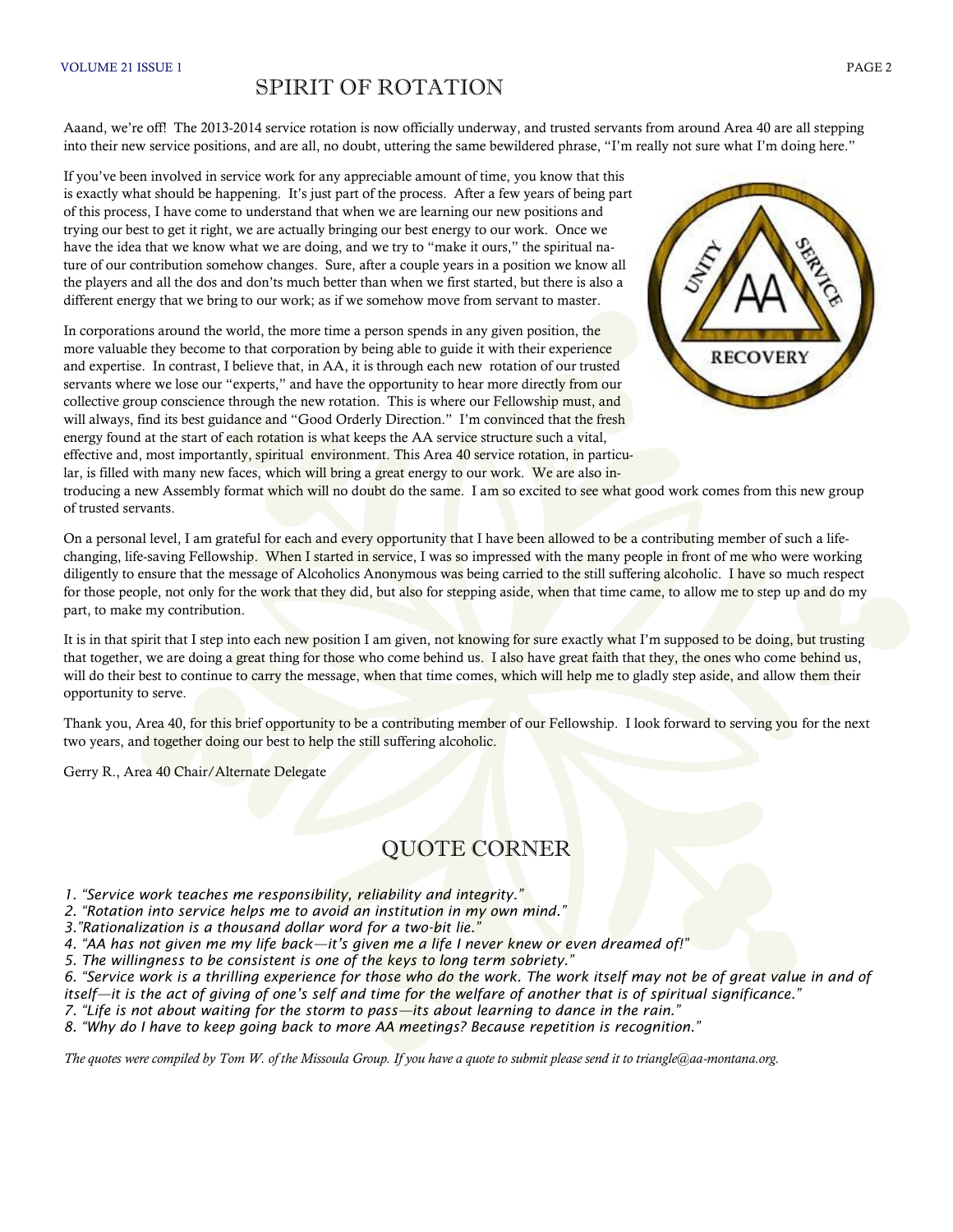| <b>POSITION</b>                   | <b>NAME</b> | <b>EMAIL</b>               |
|-----------------------------------|-------------|----------------------------|
| <b>Delegate</b>                   | Sharon S.   | delegate@aa-montana.org    |
| Area Chair/Alt<br><b>Delegate</b> | Gerry R.    | chair@aa-montana.org       |
| <b>Secretary</b>                  | Mary M.     | secretary@aa-montana.org   |
| <b>Treasurer</b>                  | Libbie L.   | treasurer@aa-montana.org   |
| <b>Archives</b>                   | Kira A.     | archives@aa-montana.org    |
| <b>CPC</b>                        | Serena R.   | cpc@aa-montana.org         |
| <b>Corrections</b>                | Lee G.      | corrections@aa-montana.org |
| <b>Grapevine</b>                  | Sam B.      | grapevine@aa-montana.org   |
| Literature                        | Bob T.      | literature@aa-montana.org  |
| <b>Public Infor-</b><br>mation    | Peggy H.    | pi@aa-montana.org          |
| <b>Treatment</b>                  | Brandon M.  | treatment@aa-montana.org   |
| <b>Triangle Editor</b>            | Erin G.     | triangle@aa-montana.org    |

|  | <b>VOLUME 21 ISSUE 1</b> |  |  |  |
|--|--------------------------|--|--|--|
|--|--------------------------|--|--|--|

PAGE 3

| <b>NON-VOTING</b> | <b>NAME</b> | <b>EMAIL</b>             |
|-------------------|-------------|--------------------------|
| <b>Advisor</b>    | Terry S.    | advisor@aa-montana.org   |
| <b>Archivist</b>  | Earl F.     | archivist@aa-monana.org  |
| Webmaster         | Alex M.     | webmaster@aa-montana.org |

| <b>DCMs</b>        | <b>NAME</b> | <b>EMAIL</b>         |
|--------------------|-------------|----------------------|
| District 11        | Mike D.     | dcm11@aa-montana.org |
| <b>District 12</b> | Daniel M.   | dcm12@aa-montana.org |
| <b>District 21</b> | Joe G.      | dcm21@aa-montana.org |
| <b>District 23</b> | Mary C. M.  | dcm23@aa-montana.org |
| <b>District 31</b> | Martin D.   | dcm31@aa-montana.org |
| <b>District 41</b> | Chris W.    | dcm41@aa-montana.org |
| <b>District 42</b> | Beth Z.     | dcm42@aa-montana.org |
| <b>District 51</b> | Dan F.      | dcm51@aa-montana.org |
| District 61        | Karla B.    | dcm61@aa-montana.org |
| <b>District 71</b> | Betty P.    | dcm71@aa-montana.org |
| <b>District 72</b> | Ray M.      | dcm72@aa-montana.org |
| <b>District 81</b> | Sherry C.   | dcm81@aa-montana.org |
| <b>District 91</b> | Paul L.     | dcm91@aa-montana.org |
| <b>District 93</b> | Kevin C.    | dcm93@aa-montana.org |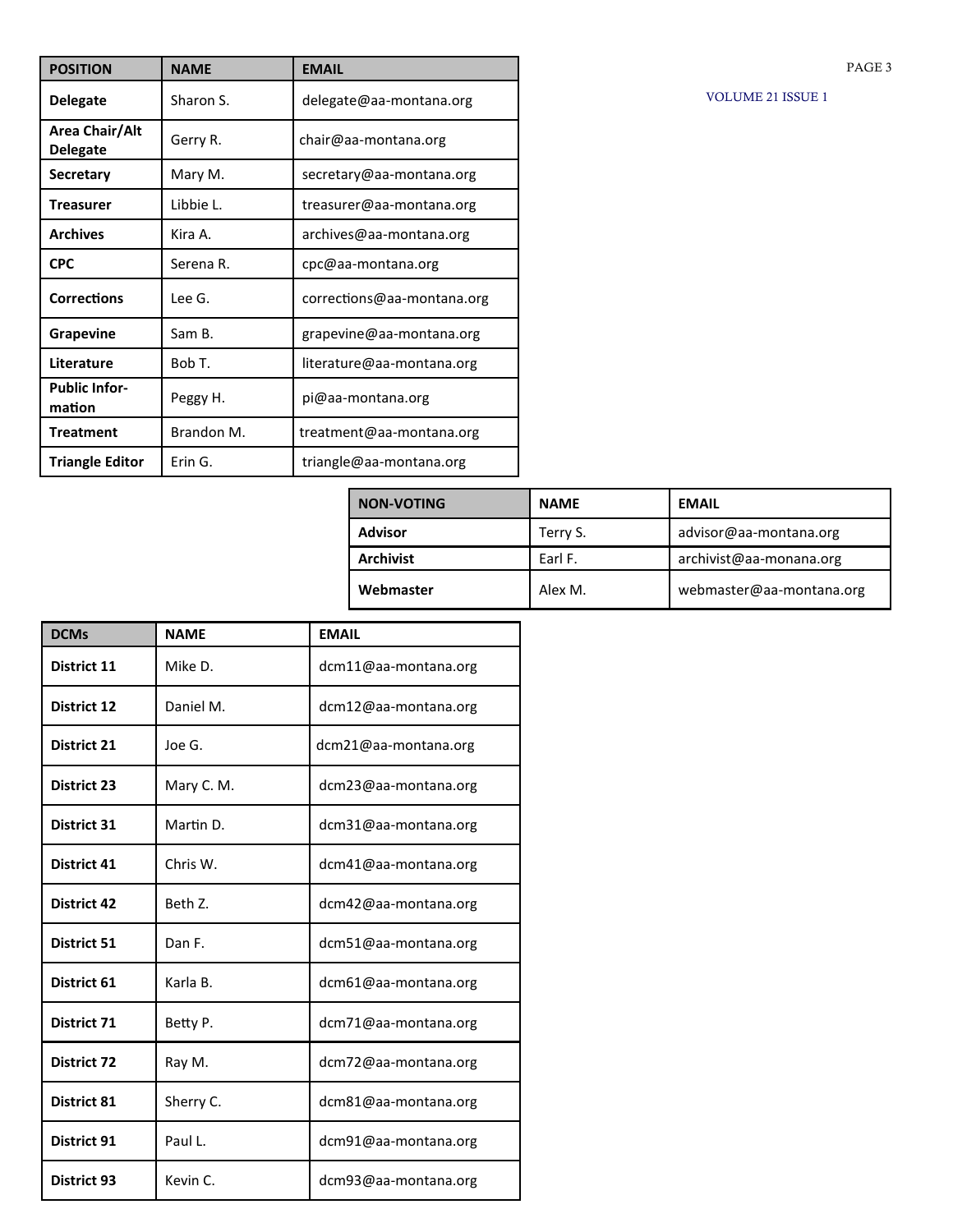#### PASS IT ON

Thank you, Area 40, for the opportunity to serve as your Panel 61 Delegate to the General Service Conference. Thank you for your clarity and your outspoken honesty about how you felt. Thank you for the money, time and effort you gave over this past rotation to assure that the hand of A.A. will always be there when someone reaches out for help with their alcoholism.

I believe that Alcoholics Anonymous is in no danger from outside sources—the treatment centers, the courts, the jails, the schools, the tavern owners, the folks selling alternative paths to sobriety (or even ways to "control" their drinking). The world of such things poses no threat to our Fellowship. So long as we offer our program of recovery as it was offered to us, the disease of alcoholism assures that we will always be needed.

We ourselves are the greatest danger to the future of our society of sober drunks. When we try to punish and control others whose take on our steps is not the same as ours, we are that greatest danger. When we insist that our personal situation is different, so that we need not bother about anonymity, then we are the problem. When we want to rewrite just a few small parts of our basic text, because there really ought to be more room for us to do this deal our own way, then we are the threat. When we would rather see our international journal, the A.A. Grapevine, die rather than see it share stories of alcoholics who are different from us, then we are turning away from our own legacies. When we disagree among ourselves with so much venom and self-righteousness that we drive away those we could otherwise welcome, then we are the sources of disunity. Pogo got it right—we have met the enemy and he is us.

It is too easy for me to see how full of strife this world is, and to miss the love and support that people all over this world can still offer to one another. In A.A., in particular, we share both a common problem and a common solution. Survivors of a fatal malady, preserved by miracles, let us open our arms and our hearts to all who seek recovery from alcoholism, and share our program freely and fully with them. With so much in common, let us truly be happy, joyous and free in our sobriety, and within our society. Let's rejoice and share this gift of life set free from alcohol with all who seek it. If those who came before us had not done so for us, we would not be here now. May we all embark anew on this path of happy destiny in this new year. And as we trudge, let's pass it on!

Yours in service, Terry S., Panel 61, Area 40 (Montana)

### PARTICIPATION IS VITAL TO THE FUTURE OF AA

First, my sponsor and I visited about the meetings I was attending. My homegroup meets weekly, as does hers, and I attend other groups. However, these groups didn't have a high number of newcomers. As a result, I shook up which meetings I regularly attend and my conduct at these meetings. I started attending a meeting, where most of the attendees have less than a few years of sobriety. I started looking for women at each of the meetings I attend that I didn't know or who seemed to be in pain rather than visit with my friends.

Next, my homegroup has a small number of members and District 11 has several monthly meetings for groups to commit to such as the psych center, men's and women's shelters, and the crisis center. Since we are few in numbers, we had a discussion about which meetings we felt useful and would support. One of our members referred to the Sponsorship pamphlet's statement that it was our responsibility to introduce newcomers to several meetings within the community. Our G.S.R. has brought our voice back to the District suggesting we only bring meetings to facilities, where their clients cannot leave the facility. Other facilities, which the clients can leave, should have members agree to take newcomers to meetings within the community on a weekly (or more) basis.

Lastly, I served as Area Advisor the last two years. Unfortunately, I did not read the Area's Policies and Procedures. Thus, I did not know that I was to participate in keeping the Policies and Procedures up-to-date. Thanks to Gerry who provided me with the necessary information, I was able to complete this portion of the Advisor's job.

With this inventory of my participation in A.A., I have a new enthusiasm. I don't believe my participation is vital to A.A.'s future, but I do believe that collectively and continually looking at our effectiveness in A.A is vital to our future. This will lend to good service leadership at all levels, which is indispensable for our future functioning and safety.

Carole B., Panel 59, Area 40 Past Delegate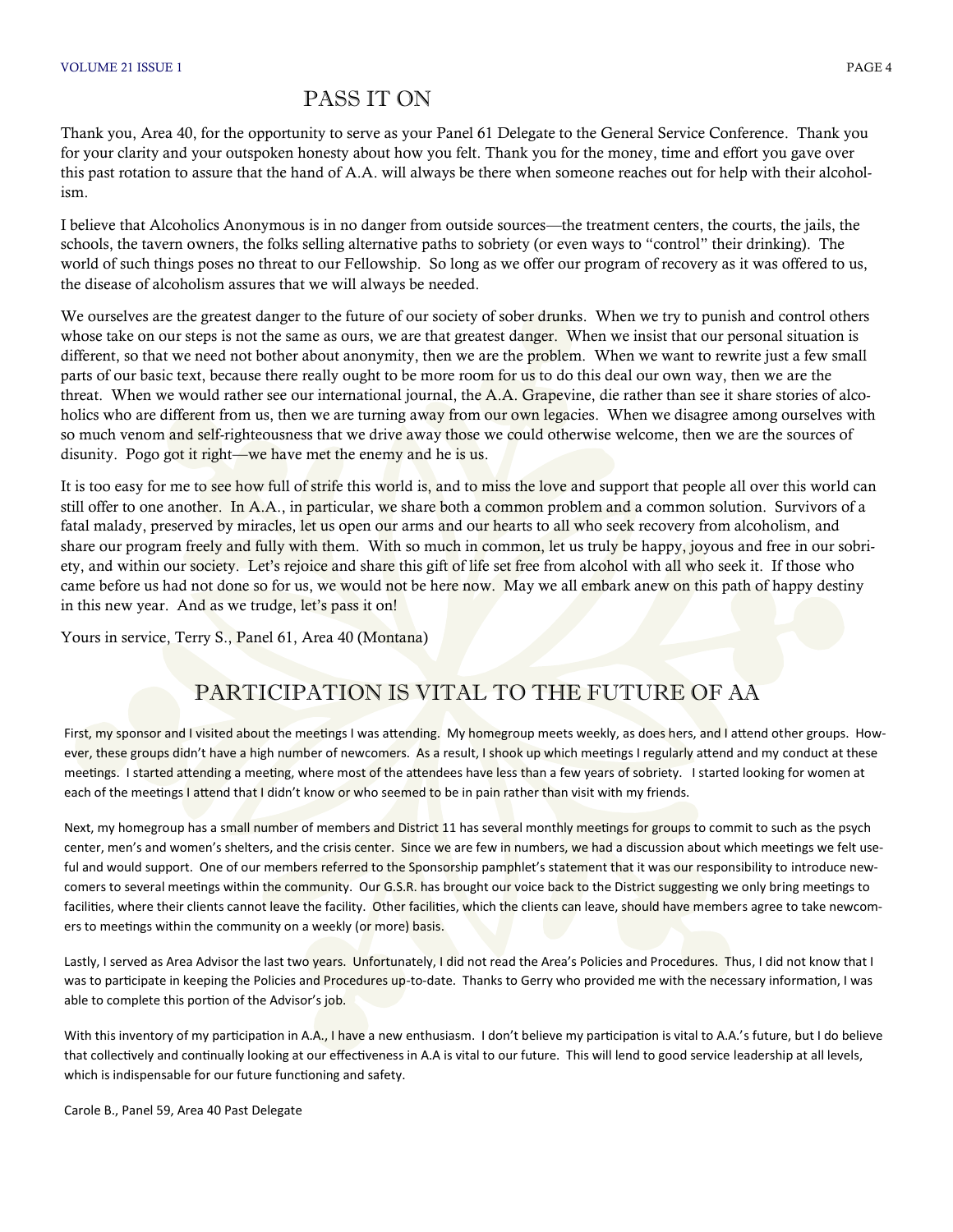#### WELCOMED BACK TO GENERAL SERVICE

I now know how fortunate and grateful I am that my sponsor really pushed service work during my early sobriety. At the time I may have thought it was more punishment. The first district meeting started out a little chaotic, but soon the DCM calmed everybody down and I got my first look at the inner-workings of AA. I spent the first years involved in general service. Oh, don't get me wrong, at that time I loved the drama and chaos but soon saw the outcome of the dedicated service worker.

As time moved on and I aged, I knew it was time for me to rotate out and let the younger and more eager members of AA have their time in service and I found my calling in sponsoring.

Recently, I moved from a large and very active area to a smaller, spread out district. I was asked to sponsor a few of the ladies and started to push, and motivate, my new sponsees in the direction of general service. Those involved in the general service had been in their positions for quite some time. My home group's GSR was approaching the time to rotate out of his position.

The words of the serenity prayer came floating into my mind and I realized that I could find the courage to change that which I could. I went to the next district meeting and found myself back in general service. In January I will begin serving as the District 42 DCM.

I also realized that many of the newer people in our area are very willing to get involved, and are excited to do just that. They just needed to be invited and to have the importance of service to recovering alcoholics explained to them.

I now find myself very excited to be back, and to be a part of general service. The excitement and commitment of the new GSRs, and committee members is really rubbing off on me. I am excited to go to the area conference in Lewistown, and meet the other DCMs. I will still be sponsoring and will work hard for my sponsees to have the opportunity to serve. I am hoping that at the end of my term we will have a whole new generation to carry on the legacy.

Beth Z. DCM Area 42

# AN AA HOLIDAY ABROAD

Hello fellow and future members. I recently returned from Western Europe where I experienced many wonderful things—beautiful architecture, art, food and a culture I only knew from novels and movies. But for me the thing I was the most privileged to enjoy was attending Alcoholics Anonymous meetings and getting to know the people  $I$  met there.

I attended meetings in Paris and Amsterdam. Christmas landed right in the middle of my vacation and I was in Amsterdam at the time staying in a hostel that was a 15-minute walk from the English speaking fellowship hall. The first person I met there was a man with 11 years sobriety who was recently elected to the position of Chairman of the European Region of AA. He was really excited about his sobriety and service. On Christmas Day they had marathon meetings and a feast in the afternoon. The food was delicious and the people were warm and inviting. For me it was true what it says in the Big Book "he can go anywhere on this earth where other free men go without disaster provided he remains willing to maintain a certain simple attitude".

Levi S., Missoula Group

Resource For Finding English-Speaking Meetings When Traveling Abroad: Europe: aa-europe.net

#### AREA 40 WEBSITE

Area 40's website has information, fliers and forms to help you and your AA group stay connected. Log on to aa-montana.org In addition to fliers and forms you can find past Triangle issues, policies and procedures, Area Committee Contact information and much more. If your group is having an event that includes an AA meeting you can also have it listed on the website by emailing it to the webmaster. You send events to: calendar@aa-montana.org. Your event flier is formatted best if it includes your event's date, location, a contact name and number and any other relevant information. Here is a little clarification on what qualifies as an AA event for the website: an AA meeting of any sort (open/closed/discussion/etc.), marathon meetings on holidays, a speaker event (such as a group celebration including a speaker), or a workshop.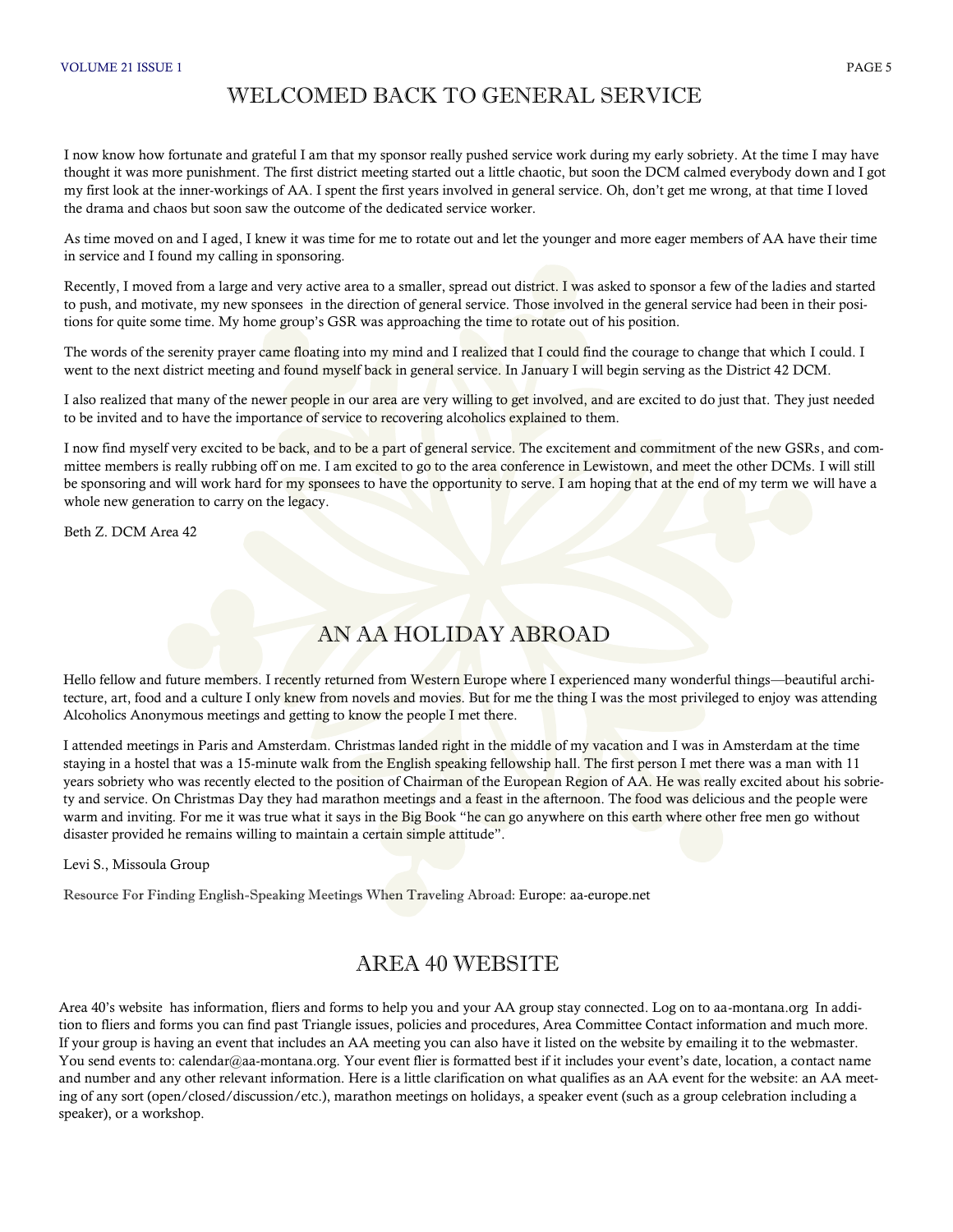#### REFLECTING ON THE SPIRIT OF ROTATION

Welcome to a new rotation! I like the energy and enthusiasm we all have at the start of a rotation. When I was asked to share my thoughts on the spirit of rotation for the Triangle, my first thought was, how can I improve on perfection? You may ask, to what great article am I referring? I'm referring to the best article on the spirit of rotation ever written. I'm referring to Loren B.'s presentation on the spirit of rotation at the 52nd General Service Conference in April 2002. Loren is a past delegate from Montana (panels 50  $&$  51, our only two-panel delegate). It was an excellent presentation and eloquently expressed the benefits of rotation. If you do an Internet search for "spirit of rotation AA" you can find several links to area and district newsletters that use all or part of Loren's presentation on rotation. So my first piece of advice on the spirit of rotation is to go read Loren's article. I'm sure if you can't find a copy of the final report from the 52nd GSC, then you can just email Loren and he can send you a copy of his article. Here, I'll whet your appetite with one section from Loren's presentation:

"The spirit of rotation means more than just giving up the title of a service position. Rotation means truly letting go of the control and the actions. It means allowing new GSRs, DCMs, Committee Leaders, and Officers to make mistakes without criticism and do their jobs without undue influence from those who have rotated out of those positions. It means allowing the entire service structure to operate with God leading the way by expressing Himself in our group conscience."

This is one of the key ideas behind the spirit of rotation that is important for me to remember: that these are the current GSRs, the current Area committee, the current group of delegates, and so on. I may think I know how they can avoid certain mistakes (usually because I made them myself) or that I know what is best (a doubtful proposition most of the time), but I have rotated and it is up to the new folks to find their own group conscience.

For those of you who aren't searching your closets for a copy of the 52nd GSC final report or doing a search online for Loren's article, I will now continue with my thoughts on this topic. I like to remember (yes, as Loren has already written) that it is always possible to "rotate on" rather than "rotate out." This is the case even if rotating on means leaving a position at the Area level to take a position in your home group or to spending more time working with newcomers or to serve on a roundup committee. Sometimes we have busy times in our lives and do not have enough time for some service commitments. Those times can pass and this does not preclude standing for a position at a later time. While I was in school, I had a sponsor tell me that school should be my priority and that I would have time to get involved in the AA service structure later. How right he was. Of course, even then, his message to me was to be of service in different ways: volunteering to answer the AA phone, helping cleanup after meetings, going on 12th-step calls, taking meetings into treatment centers. It is not like a service commitment is required in order to be of service to the alcoholic who still suffers.

We sometimes talk about rotation being a potential cure for disunity, whether it is at the district, area, General Service Conference or General Service Board level. Yet, I think this is not always the case as rotation can bring in disunity where before there was more unity. In service we are all working with fellow alcoholics (and a few non-alcoholic class A trustees), many with strong personalities. We all have opinions and we care a great deal about AA. It is not surprising that we have situations that arise in general service that bring about disunity. I believe that rotation is essential but in and of itself, it is not a sufficient cure for disunity. It is the choices the people in a new rotation make that brings more unity to the general service structure.

Finally, I'd like to talk about the position I recently rotated into. It is the first four-year commitment in my service history. When I was newer in sobriety and newer in general service, four years would have seen like a very long time. I'm six months in to this service position, 1/8 of the total time has gone by, and I feel like I'm just getting started. Four years now seems like barely enough time to get used to the position, to serve effectively, and then be gone. Right now, I have no qualms about being one of the newest trustees. I ask a lot of questions and I speak up if something is not clear to me. Soon enough (this coming April, to be exact) we will have another rotation and I will no longer be one of the newest trustees. I hope to bring my enthusiasm for service to this position – one of the side benefits of rotation. I'll get more used to being a trustee and, if my past experience tells me anything, by the time I get comfortable with the position, it will be time to "rotate on."

Andrew W. West Central Regional Trustee

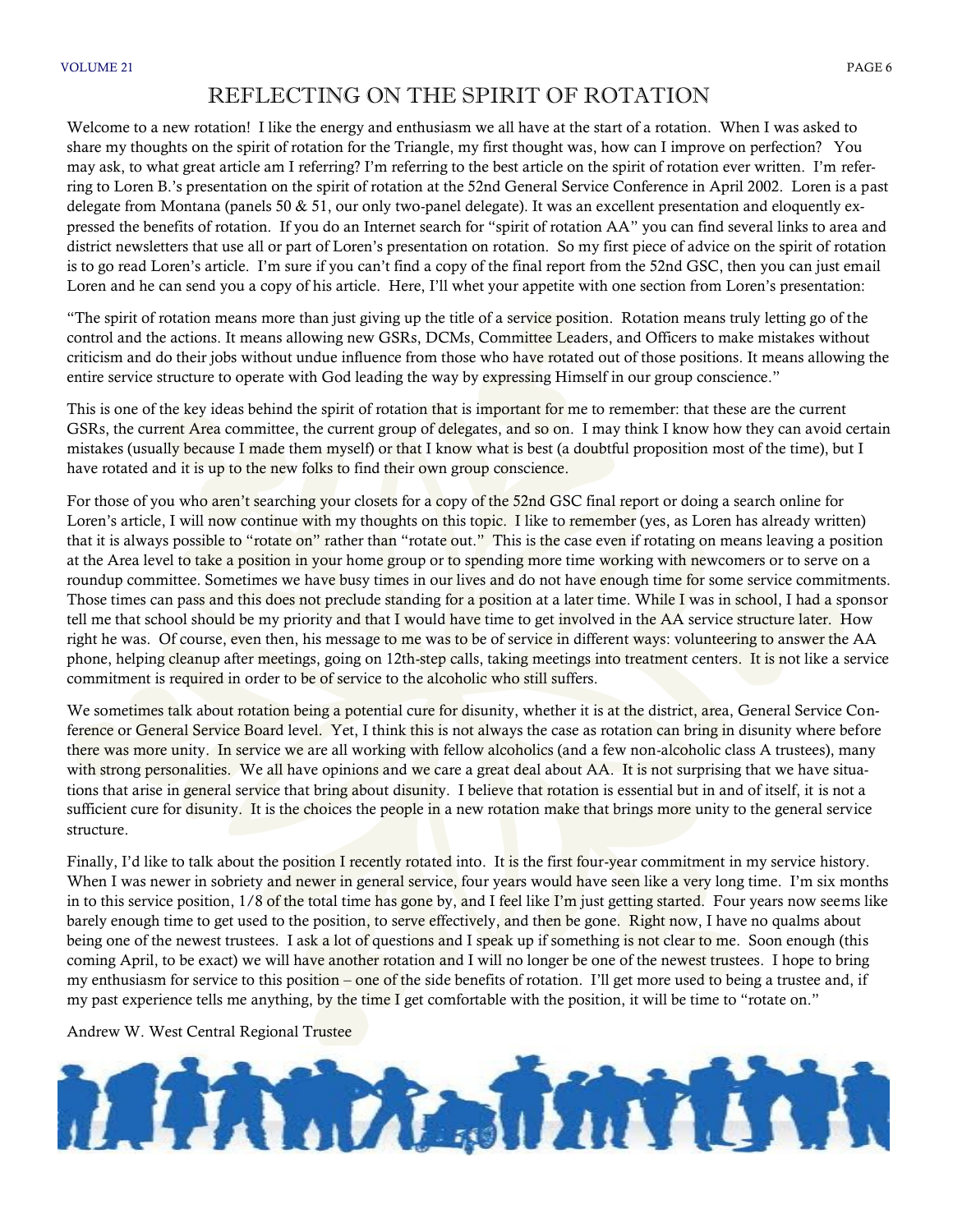#### HELLO FROM YOUR TRIANGLE EDITOR

Well, here we are—issue one is off to the press! With amused skepticism I acted upon my interest to stand for the Triangle Editor position. And as usual the position was more complicated than I imagined.

There was a lot of prep work involved in this position. But now, I am in the fun phase of the Triangle.

For me, the fun phase involves soliciting articles from AA members and getting to hear your stories.

Everyone has a special story to tell in AA. Our experiences with service make especially-great articles. My own story involves being the outgoing DCM for District 81. I am new to the Area Committee and happy to be here. District 81 had a lot of younger folks involved in general service. To me that means that the

fellowship did a great job of ensuring that the hand of AA will always be there for the still suffering alcoholic.

The Triangle is a newsletter that the Area Board uses as a tool to communicate with groups in Area 40. The intent is to send it out to all GSRs and any individuals who also want to receive it. By past action, a group is eligible to receive the Triangle even if their subscription fee has

expired. The only way we can get the Triangle to your group is if we have your correct address. I invite you to update your information with GSO and the Area Board by filling out a Group Change Form. This form is available to you either on this website: http://www.aa.org/en\_pdfs/ e infchan.pdf

—or— it is also available to you through your DCM.

I would like to extend a heartfelt thank you to the Editor-to-the-Editor: Carleen L. for her watchful eye and Sharon S. for her continual supply of solutions, the webmaster and all the contributors.

If you would like to contribute to the Triangle please contact me at triangle@aa-montana.org. Your submissions, quotes, ideas and comments are greatly appreciated!

Erin G., 2013/14 Triangle Editor



*We absolutely insist on enjoying life!*

#### EVENTS CALENDAR

Fliers and information about Area 40 events can be found at aa-montana.org. To have your event included in the Triangle please email it to calendar@aa-montana.org.

- 1. **Primary Purpose Workshop:** January 19th @ Vince Grange Hall in Bozeman
- 2. **Into Action Weekend:** February 15th, 16th @ Creston Grange in Creston (next to Kalispell)
- 3. **West Central Regional AA Service Conference:** March 1st-3rd in Rapid City, SD
- 4. **Banff Roundup:** March 8th-10th in Banff, Alberta
- 5. **Area 40 Spring Assembly:** April 5th-7th @ Yogo Inn in Lewistown\*\*
- 6. **Area 40 Spring Round Up**: April 12th– 14th @ GranTree & Holiday Inn in Bozeman
- 7. **Beartooth Mountain Conference:** June 28th-30th located south of Big Timber
- 8. **West Central Regional AA Forum:** September 2nd-4th in Bloomington, MN
- 9. **Area 40 Fall Assembly:** September 21st, 22nd @ Yogo Inn in Lewistown

\*\*During our last Assembly a motion was passed to include a 2-hour Friday session for Assembly beginning at 8 pm and concluding at 10pm. It is for orientation and committee work.